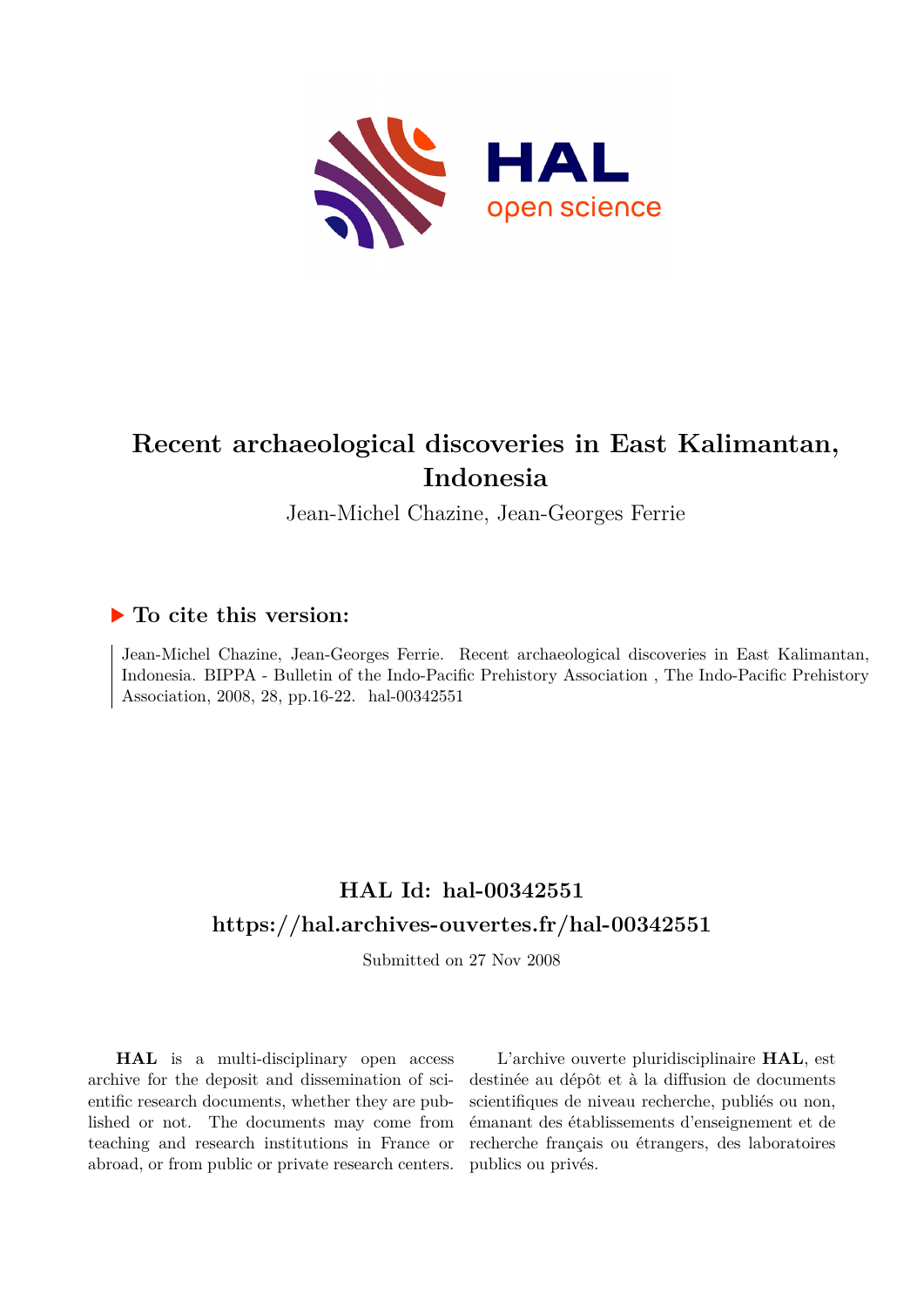### **RECENT ARCHAEOLOGICAL DISCOVERIES IN EAST KALIMANTAN, INDO-NESIA**

Jean-Michel Chazine and Jean-George Ferrié

Centre National de la Recherche Scientifique and Centre de Recherche et de Documentation sur l'Océanie/Maison Asie-Pacifique Email : jmchazine@mailcity.com

Keywords: Borneo, Kalimantan, prehistory, burials, pottery

#### **ABSTRACT**

*Since 1992, thanks to the exceptional interest generated by caving teams crossing Kalimantan from west to east in 1988, a large quantity of archaeological discoveries has been revealed. A Franco-Indonesian team has surveyed caves and rockshelters in East Kalimantan to shed some light on an archaeologically unknown territory. Altogether, more than 100 caves have been visited and checked, of which over 30 contain undoubtable rock paintings. These sites are located in two main karstic areas located north of Sangkulirang and northwest of Sangatta, inland from the Mangkalihat Peninsula of Kalimantan Timur.* 

#### THE CAVES, AND MESOLITHIC BURIALS

The two East Kalimantan survey areas cover 40 by 20 km and appear to be rich and geologically suitable for finding archaeological remains of all kinds. Uplifted during the Miocene some 60 million years ago, three geomorphological networks of cavities and galleries have developed within this large karstic area (Fig. 1). They have been occupied and used for various purposes over time. At a broad level of observation (see Chazine 2003, 2005a, 2005b for more precise descriptions), the lower caves have been used as dwelling places at least since the end of the Pleistocene, around 10,000 years ago. They contain typical occupation indicators like food remains (bones and shells), stone tools and débitage, charcoal and fireplaces. Pottery is often present on the surface and in the upper levels. Within many of the adjacent niches, funerary ceramics associated with human bones occur with other late "Dayak" personal items and wooden coffins.

A higher level network of caves and rockshelters is located between 100 to 200 m above the general ground level. Although some were occasionally used for dwellings, most were devoted to funerary practices. Earthenware funerary vessels with different styles of decoration were frequently observed in these during the 2002 and 2003 field sessions (Commission des Fouilles du MAE, 2001 to 2004).

During the 2004 field session, while excavating in Room 3 of the Keboboh cave complex, Jatmiko and Udin (2004) unearthed two flexed and primary burials (Fig. 2), a posture characteristic of a pre-Austronesian inhumation

process. This kind of burial is considered as a typical 'Mesolithic' feature in Java (Simantjutak *et al.* 2002). These two intact burials are the first ever found in this part of Borneo. They present characteristics very different from funerary assemblages related to the recent Austronesian communities, who usually put bones secondarily inside jars or wooden coffins.

The complete extraction of the two skeletons was undertaken in 2006. The first was found inside the entrance porch and appears to be a very young incomplete individual. The jaw was missing, although some teeth were found in front of the skull. The second burial contained chert cores, worked flakes and a relatively high number of snail shells. The latter are scattered upon, around and even under the skeleton, that was lying directly on bedrock at 30 cm. In both cases, the bones were highly decayed and needed superficial hardening treatment.

As no artifacts or charcoal were associated with these burials, no direct dating has yet been possible. Nevertheless, considering the importance of these perhaps pre-Austronesian skeletons, an aDNA analysis is to be conducted under Prof. Crubezy's direction at Université Paul Sabatier, Toulouse. If successful, some of the bones will be submitted for radiocarbon dating .

The third level of cavities, located up to 300 m high, has not yet provided any occupation remains. Some of these caves are characterised by a specific kind of rock art (Chazine 2005b, 2007), which may mean that they had very specific functions, to be discussed later in this paper.

#### POTTERY AND YOUNGER BURIALS

Since the start of our cooperative Franco-Indonesian program in 2003, several kinds of earthenware have been found on the surface and in stratified layers in the caves. Decoration includes incised, circle and dentate/punctate stamped motifs, of which a broad selection can be seen in Figures 3 and 4. Gua Tangkorak has also produced part of an animal figurine attachment similar to one from Lubang Angin in Sarawak (Datan 1993) (Fig. 4, right).

Another zoomorphic figurine was found during our 2005 field-session in a tiny and remote cave named Gua Unak. It has large horizontal ear-like protuberances and side wings or stumps (Fig. 5). Perhaps it was part of a handle for a funerary jar. From an adjacent niche called Liang Kairim comes the neck of a very large jar around 1 meter high and 50 cm in lip diameter (shown upside down in Fig. 6, base). It has unusual incised motifs infilled with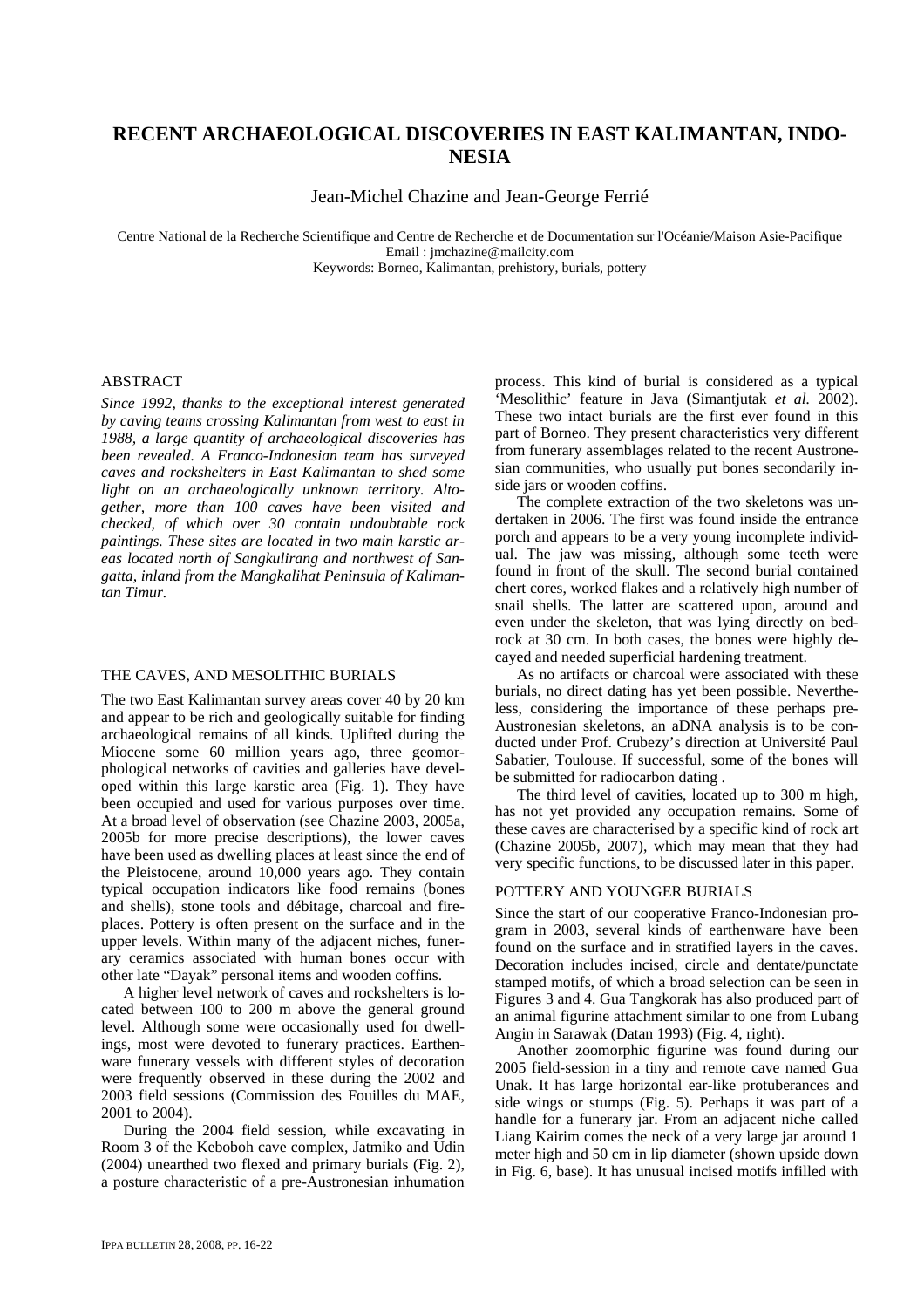

*Figure 1. Locations of sites mentioned in text.* 



*Figure 2. Excavated preceramic burials – Keboboh Room 3.*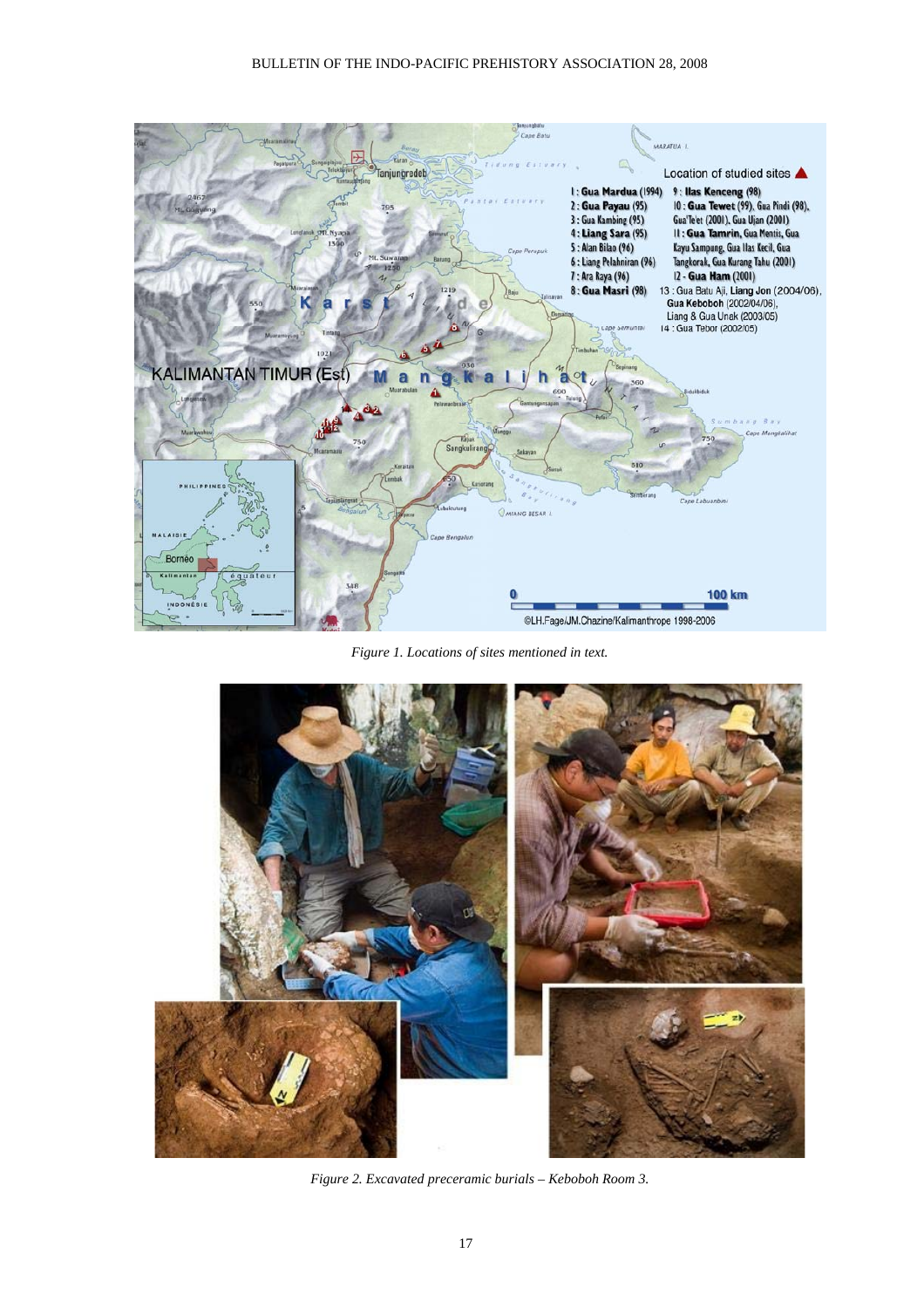

*Figure 3. Incised and stamped sherds from sites discussed in the text.*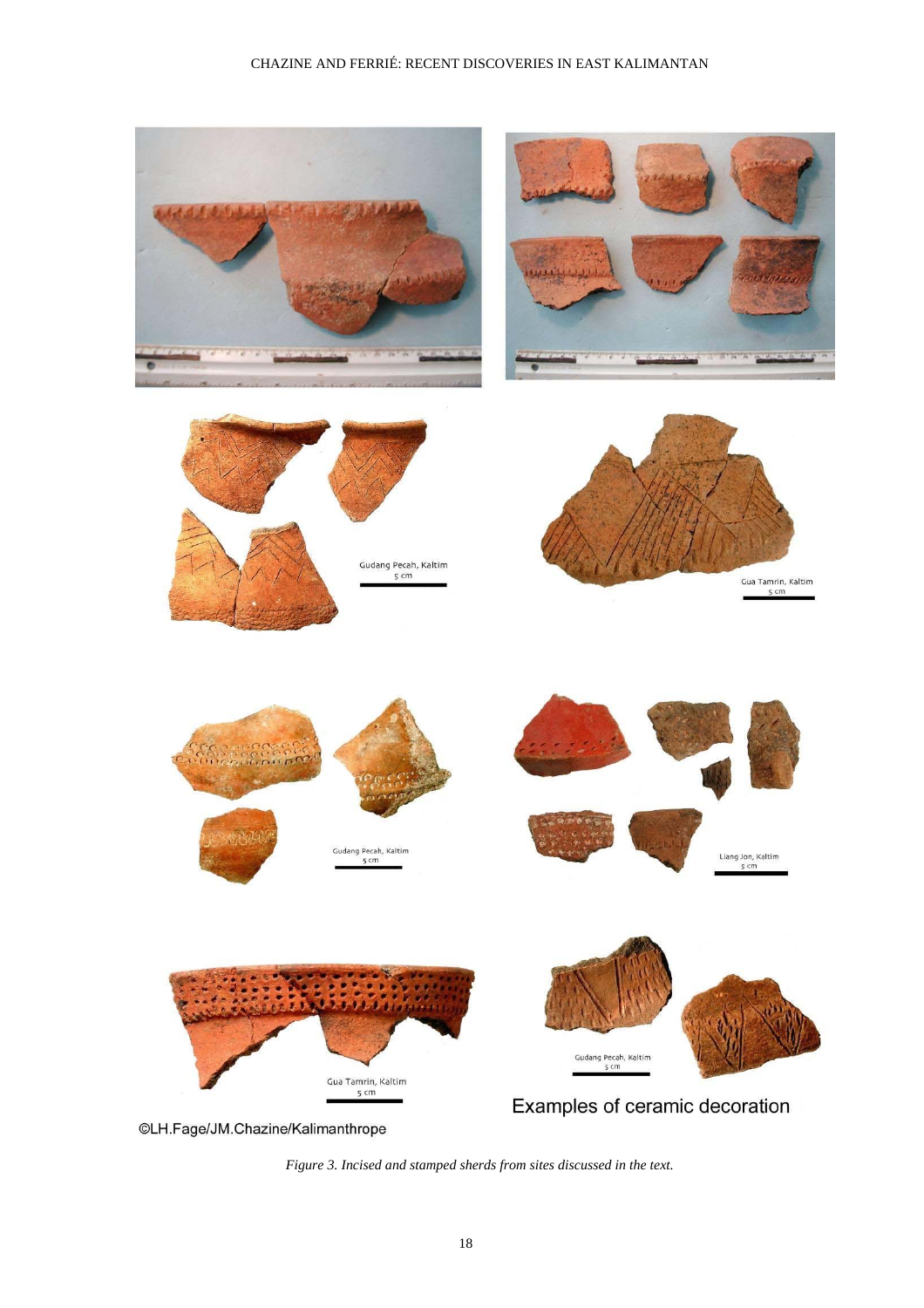

Ceramics with cardium shell imprints @LH.Fage/JM. Chazine/Kalimanthrope

Gua Angin (in Datan 1993: 77)

*Figure 4. Sherds stamped with the edge of a bivalve shell, and an animal headed appendage from Gua Tangkorak.*



Reassembling original pieces





Virtual computer reassembling

©JM.Chazine/Kalimanthrope



*Figure 5. Pottery from Gua Unak.. Figure 6. Incised and stamped pottery (see text).*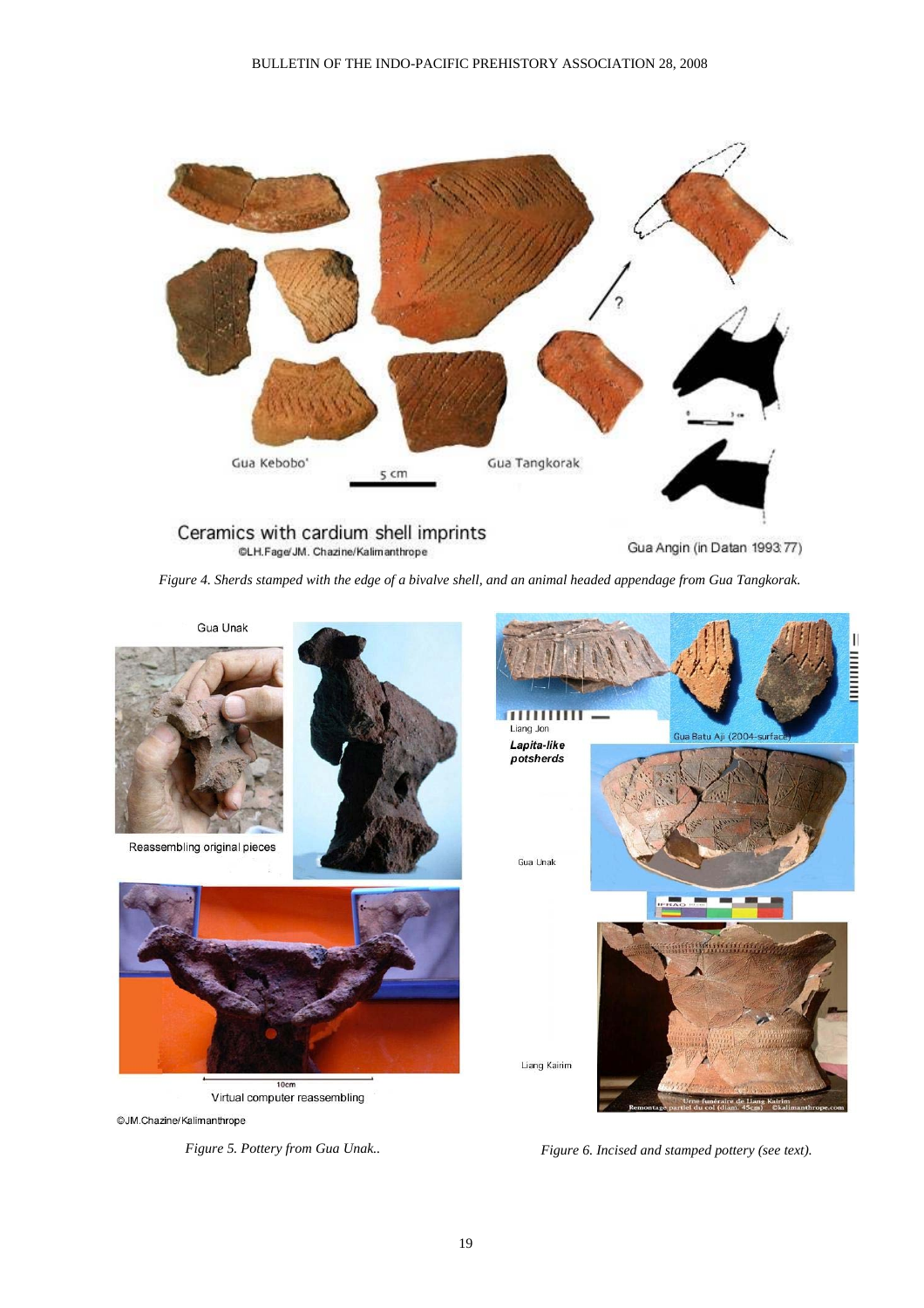

*Figure 8. Excavations at Liang Jon.* 



*Figure 8. The Liang Jon burial.*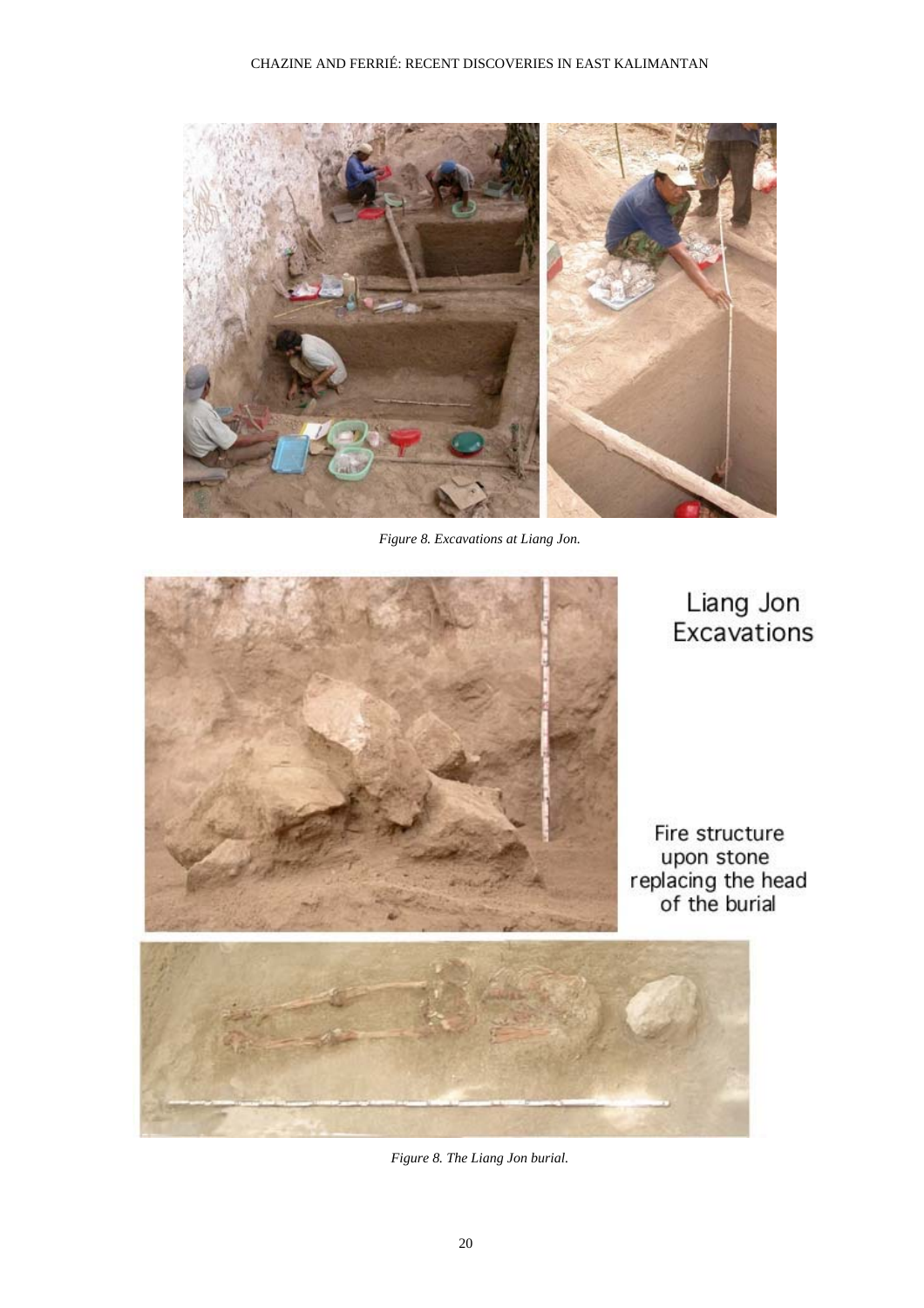punctation and resembles a characteristic late Lapita stylistic expression (Spriggs 1990).

There are also two 'Lapita-like' dentate stamped sherds from Gua Batu-Aji (Fig. 6, upper right), unfortunately surface finds and not dated. During the 2005 Liang Jon excavations, a rock shelter located 2 kms north of Gua Batu Aji, another sherd of this type was found stratified within an occupational layer (Fig. 6, upper left). According to Roger Green (pers. comm. Aug. 2005), the stamping resembles late Lapita examples, around 2800 BP.

The 2005 excavations in Liang Jon, organised after previous research in 2003 and their promising results, were centred mainly on two 1.5 m x 1.5 m test pits (Fig. 7). One (Test Pit A) was dug to a depth of 3 m, still producing artifacts without reaching bedrock, while the second (Test Pit B) was stopped at 60 cm after a complete extended burial was hit (Fig. 8). Both excavations produced stone tools, animal bones, and marine and riverine shells. Large pieces of ochre with mortars and pestles appeared in separate occupation layers, and some human bones were coated with ochre. Some of the ochre seems to extend into the lower and possibly Pleistocene layers.

The skeleton had no skull. Instead, a large pebble had taken its place, the upper part of which appeared within and beneath a circle of stones containing charcoal. However, some skull bones belonging to 2 or 3 individuals appeared approximately 60 cm away, just at the foot of the cliff. Preliminary observation of the cervical vertebra and *foramen magnum* holes did not reveal forced removal.

Unveiled during the excavation process, a line of three stones above the burial can be interpreted as burial markers. The position of the feet as well as the positions of the arms and hands indicate that the body had been wrapped in a mat or tied with rope, bark or barkcloth strips, before being placed in the shallow burial pit.

This situation has a striking similarity with the recent discoveries made at Teouma in Vanuatu (Bedford *et al.* 2006), where burials were unearthed associated with ceramics belonging to the Lapita period. The Teouma skeletons had also undergone post-mortem skull removal.

Other important findings from the 2005 excavations in Gua Tebok and Liang Jon are the numerous artefacts related to ochre usage, excavated between the upper levels and the lowest ones at 2.5 m depth. They comprise ochre lumps up to 15 cm in diameter, worn pencil-like pieces, and flat to curved anvils/mortars with ochre residues on their surfaces. Most of the anvils are made of calcitic sandstone, whose source can be precisely located on the opposite side of Gunung Marang, 6 km (or a minimum two-day walk through the steep conical karsts) to the east. Gua Tebok also has ochre hand stencils on its walls. Since ochre is present in this site in all layers, from the bedrock upwards, there must have been continuous use of it during a long time period.

From excavated layers unveiled both in Gua Tebok and Liang Jon, no significant changes can be observed in lithic technology throughout both sequences. From the surface to 50 to 60 cm depth, pottery of the 'Austronesian' techno-cultural phase occurs with a medium to small sized flake industry. Only one fragment of the cutting

edge of a polished adze has been found in the upper layers during three field sessions. This suggests that the introduction and adoption of new techno-cultural practices, especially polished stone tools, supposedly introduced by Austronesians, did not spread regularly inside all areas of Borneo. The stone tool assemblages consist mostly of flakes, whose statistical distributions appear to vary slightly. A type of flake characterised by the double bulb Kombewa processing technology (Reduron *et al.* 1995:71-3.) is present at rates as high as 25% in some layers (Fig. 9). We term these *Kutai flakes*, after the local province of Kalimantan Timur.



*Figure 9. Stone flakes, some bipolar, from Gua Tebok and Liang Jon.* 

#### *Animal Bones*

During the 2005 field session at Gua Tebok, Liang Unak and Liang Jon, over 30 kg of animal bones were recovered. Most of the bones are highly fragmented, and a large proportion are burnt. Within the identified taxa, suidae, followed by turtles (mostly shell parts) then cervidae, constitute the main core. Some bones of primates and carnivores have also been identified in lesser proportions. In test pit B at Liang Jon, levels 14, 15 and 16 (2.2 to 2.8 m depths) differ from others in their higher proportions of cervidae, perhaps indicating an important change in diet. These preliminary observations need to be confirmed later with more precise observations.

In Liang Jon, 36% of the identified remains and 68% of the unidentified were burnt. These proportions are respectively 36% and 73% in Gua Tebok. Since animals